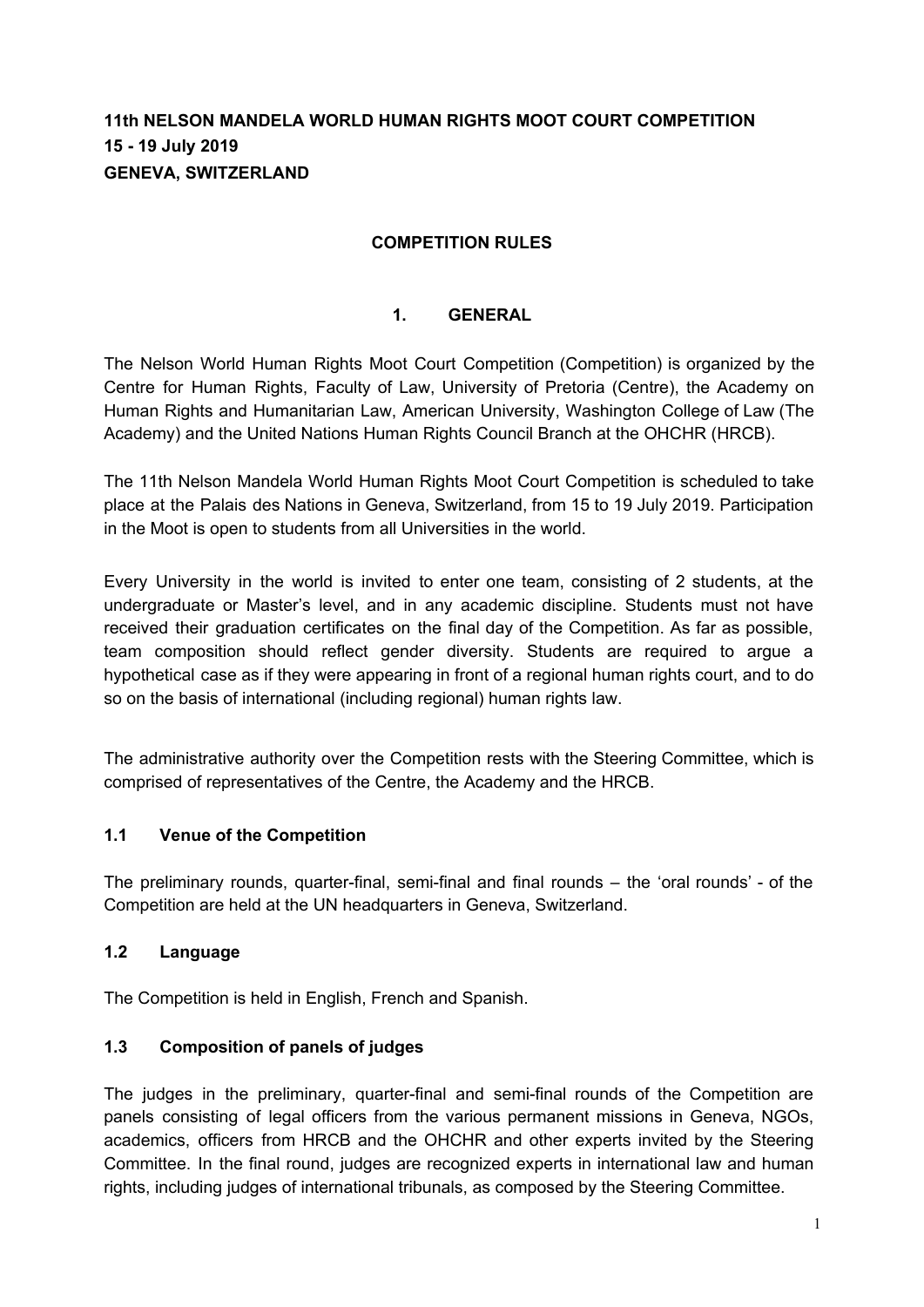# **1.4 Official programme of the Competition**

The Steering Committee issues an official programme, indicating the time and venue of sessional events, at the start of the Competition.

## **1.5 Hypothetical case to be argued**

The Steering Committee posts a hypothetical case (the problem) for argument and makes it available to participants in advance.

# **1.6 Selection of teams for preliminary rounds**

Teams submit head of arguments (memorials) in the prescribed format (see Appendix A), which are evaluated by experts. The best 10 teams from each of the 5 UN regions, identified on the basis of the marks awarded for the written memorials (see Appendix B), and guided by the proportion of the various languages of the assessed memorials, qualify to participate in the preliminary rounds.

The Steering Committee reserves the right to select fewer than 10 teams from a particular region if less than 10 teams from that region obtain 50% or higher for their submitted memorials. The Steering Committee may exceptionally invite more than 10 teams per region to participate, keeping in mind the need to maintain geographical balance. The Steering Committee may for example invite the winning teams of the following regional human rights moot competitions to participate in the Competition, in addition to, or as part of, the 50 teams identified through submission of memorials: the African Human Rights Moot Court Competition; the European Human Rights Moot Court Competition; and the Academy's Inter-American Human Rights Moot Court Competition.

### **1.7 Preliminary rounds (Oral rounds)**

The teams selected, as indicated in 1.6 above, are invited to participate in the preliminary rounds in Geneva. Memorials are not required for the oral rounds. Lots are drawn before the preliminary rounds to determine which teams appear against each other, and which team appears for which side of the argument during a particular round.

The preliminary rounds take place separately in English, French and Spanish, without interpretation.

# **1.8 Quarter-final rounds**

Eight teams participating in the preliminary rounds advance to the quarter-final rounds. The teams with the highest scores during the preliminary rounds in the English, French and Spanish preliminary rounds automatically advance to the quarter-final rounds. If more than six teams participated in the preliminary rounds in any particular language, the team with the second highest score during the preliminary rounds in that language also advance to the quarter-final rounds. The remaining teams for the quarter-final rounds are determined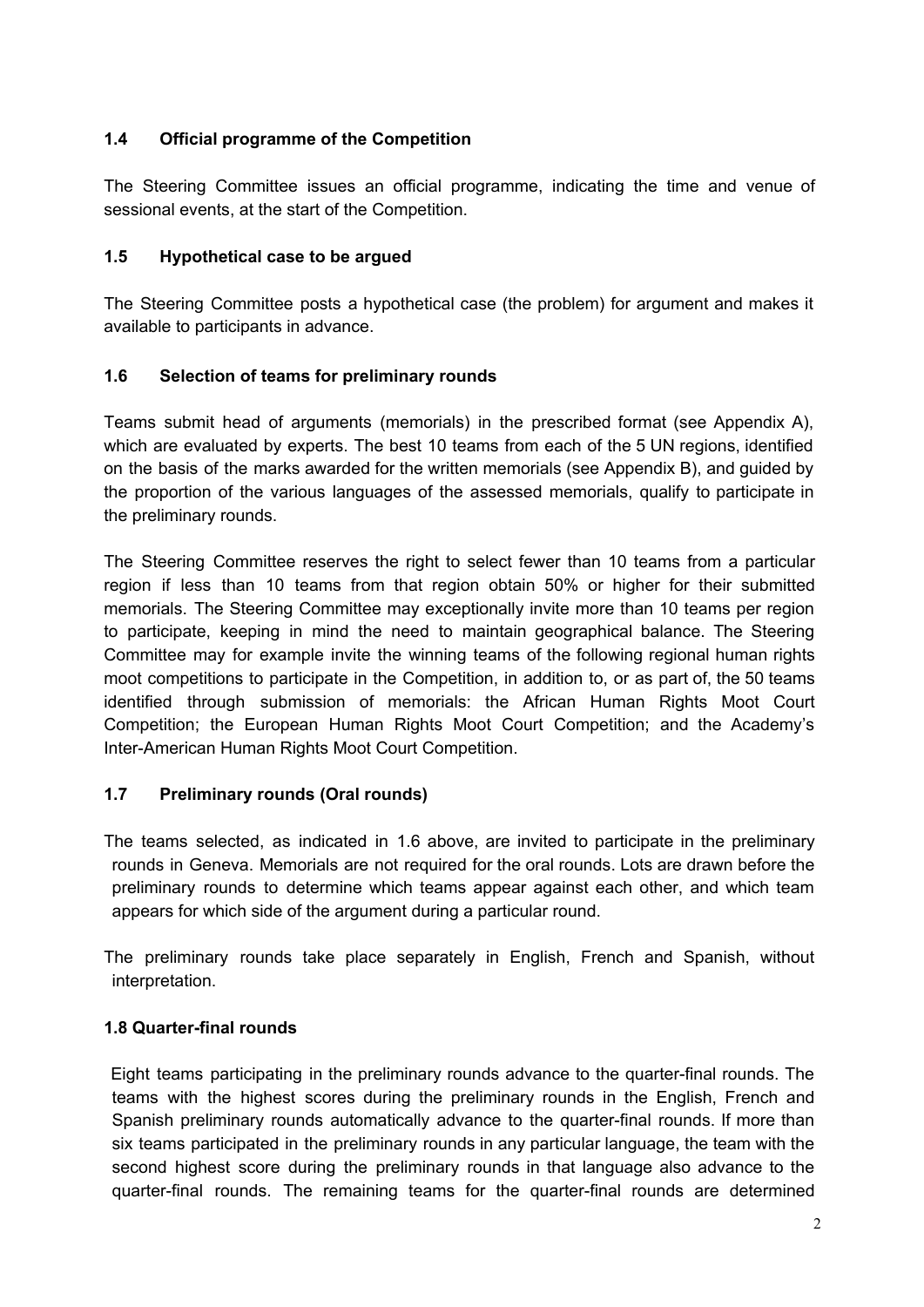proportionately to the number of teams in the preliminary rounds participating in the three languages. The language of the memorials submitted at the outset of the Competition determines to which language group a team belongs. Lots are drawn before the quarter-final rounds to determine which teams appear against each other, and which team appears for which side of the argument during a particular round. Where required, the quarter-final round proceedings are interpreted in English, French and Spanish.

## **1.9 Semi-final rounds**

The winning team in each of the four quarter-final rounds advances to the semi-final rounds. Lots are drawn before the semi-final rounds to determine which teams appear against each other, and which team appears for which side of the argument during a particular round. All the semi-final round proceedings are interpreted in English, French and Spanish.

# **1.10 Final round**

The winners of the two semi-final rounds advance to the final round of the Competition. Lots are drawn before the final round to determine which team appears for which side of the argument during the final round. The final round proceedings are interpreted in English, French and Spanish.

### **1.11 Competition website**

The official documentation and other practical information necessary for the team preparation are available on the Nelson Mandela World Human Rights Moot Competition website: http://www.chr.up.ac.za/nelson-mandela-world-moot-2018

# **2 ASSISTANCE**

Assistance rendered to a team in the preparation of its case, including assistance by Faculty representatives, must be limited to a general discussion of issues, suggestions as to research sources and strategic decision-making. Substantially, the presentation has to be the original work of the participating students. Only the 2 members of the team may draft memorials, with the assistance described above by a faculty representative.

### **3 TEAM SELECTION**

3.1 Only one team per university may participate in the Competition. A team consists of two students only, from the same University.

3.2 The same team may not represent the University for more than one year. A student may participate in the Competition no more than twice.

3.3 As far as possible, team composition should reflect gender diversity.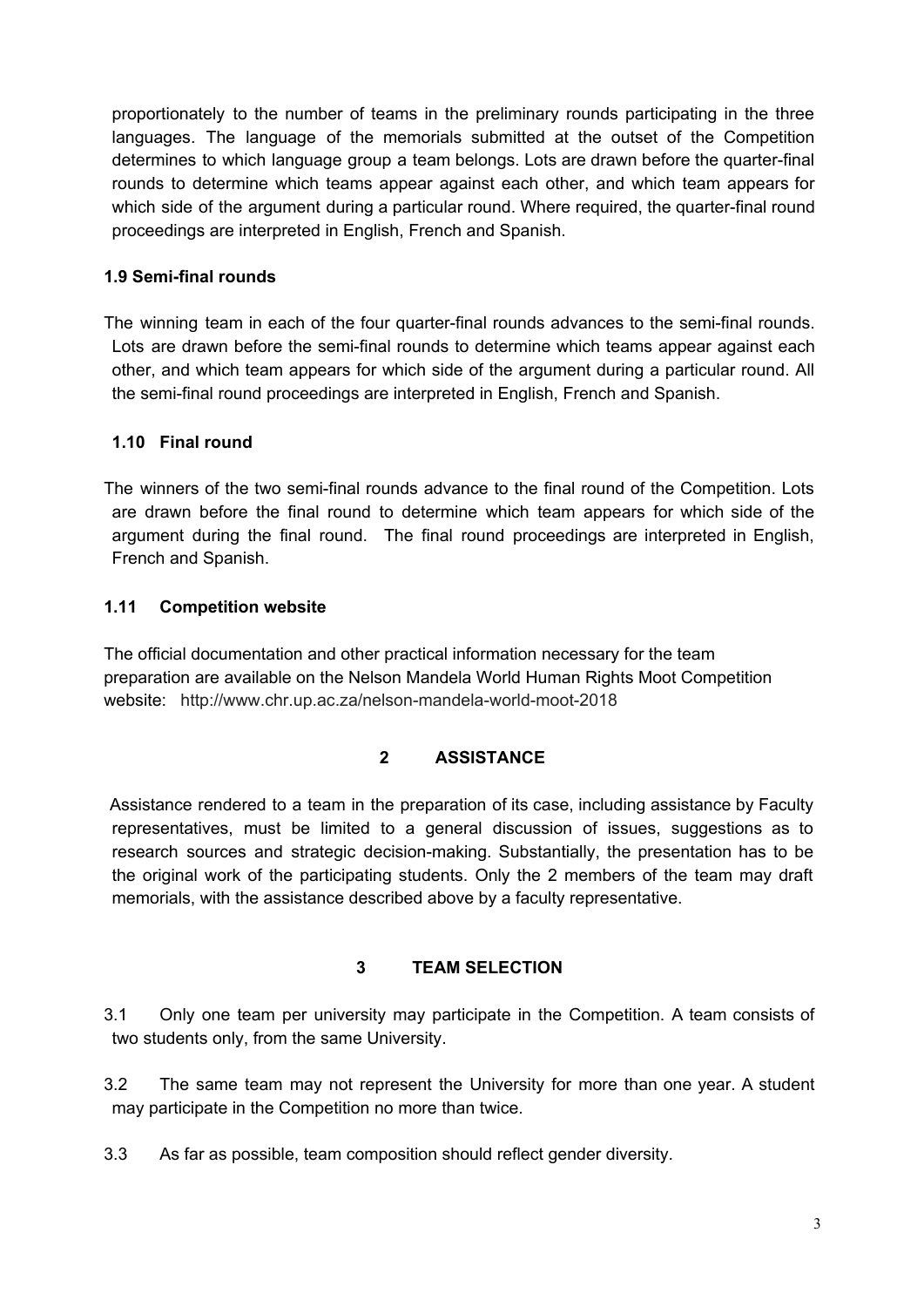- 3.4 Team members are to be chosen through a democratic and transparent method approved by the responsible authority within each University.
- 3.5 For the purposes of the Competition, notice to one team member constitutes notice to both team members.
- 3.6 Teams that are unable to come to Geneva upon invitation will be disqualified and, if possible, replaced. Teams should as soon as possible inform the organizers if there is a possibility they will not attend the preliminary rounds.

### **4 MEMORIALS**

Each team wishing to qualify for the preliminary rounds must prepare memorials for the Applicant and the Respondent. These memorials must be emailed to eduardo[.kapapelo@up.ac.za](mailto:kapapelo@up.ac.za) with [ana.khautonian@up.ac.za](mailto:ana.khautonian@up.ac.za) in copy no later than 25 April 2019, 23:59hrs South African Standard Time (SAST).

Submission must occur in a single email, with both Applicant and Respondent Memorials attached as separate files titled "Applicant" and "Respondent", (Please use the name of your university as the subject of the email).

In exceptional circumstances, teams may submit memorials on a deadline earlier, but no later than the time and date specified in Rule 4.

### **4.1 Memorial formatting**

Each memorial must be one single document consisting of the following parts in the order followed below:

- (a) A standard cover page, identical in style and content to Appendix A. The cover page should not carry any mark that identifies the team, such as the name of the university, country or team members.
- (b) A table of contents.
- (c) A table of authorities.
- (d) A brief summary of facts.
- (e) A summary of arguments, not exceeding 350 words.
- (f) Pleadings.
- (g) The memorial proper must not exceed 3,000 words (including footnotes, but excluding the summary and table of authorities). Indicate the word count on the last page.

The format should be as follows:

| Spacing: | Double-spaced                                |
|----------|----------------------------------------------|
| Form:    | Typewritten                                  |
| Margins: | Top: 2cm, Bottom: 2cm, Left: 2cm, Right: 2cm |
| Font:    | Arial 12                                     |

Failure to follow the prescribed requirements may result in penalties being imposed.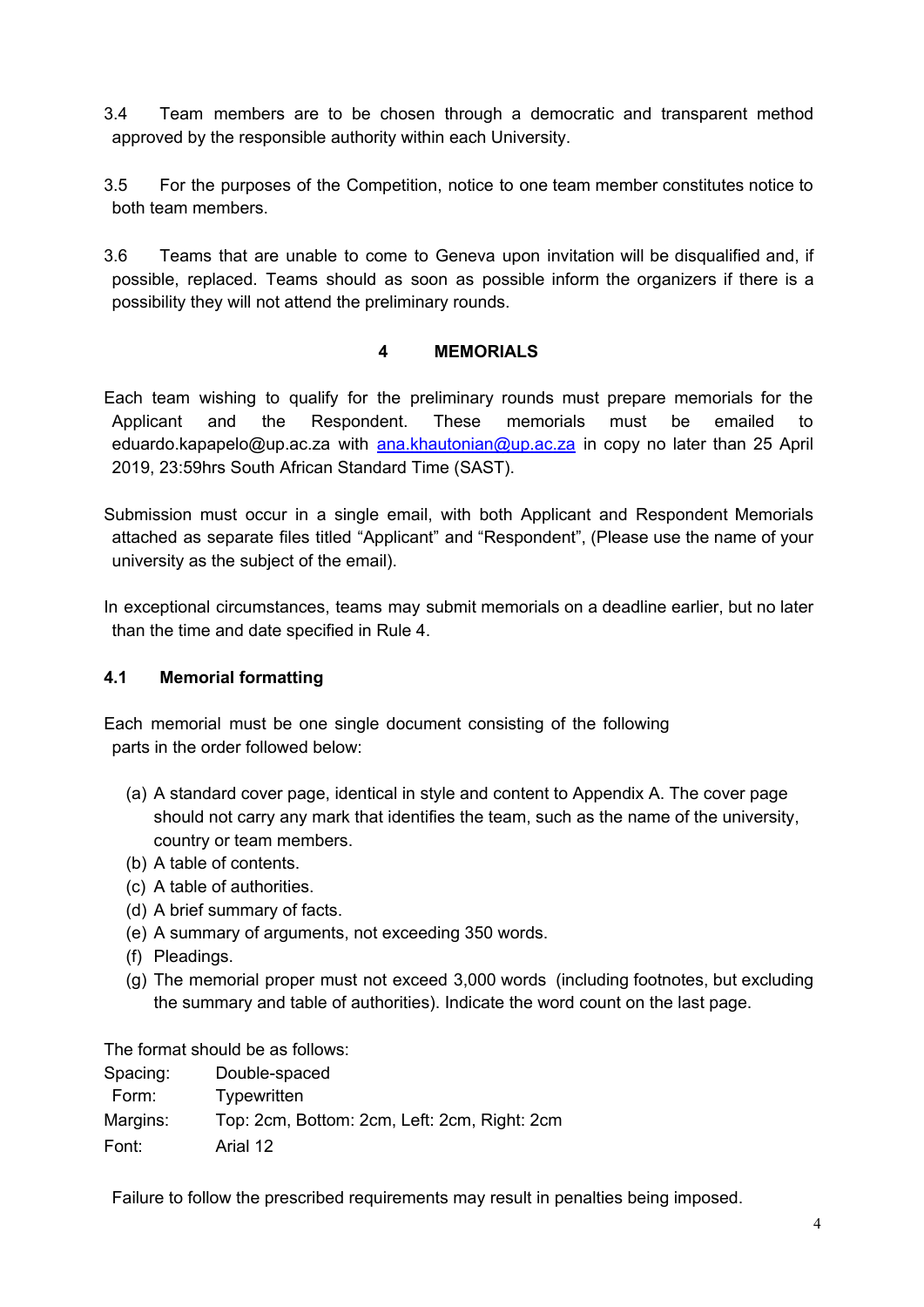### **4.2 Submission of memorials**

Memorials (one for the Applicant and one for the Respondent) must be submitted electronically, in PDF format, to the organisers on or before 25 April 2019. The two memorials (applicant and respondent) should be two separate attachments to the same email message, with the name of the university as its subject line.

Memorials received by fax or by post will not be considered.

Teams that fail to submit their memorials to the organisers before the deadline are disqualified.

The Steering Committee cannot provide computer or photocopying facilities to participants during the Competition.

### **4.3 Memorial marking**

Independent experts mark the memorials. The names of the Universities to which the memorials belong are not disclosed to the independent experts.

### **4.4 Memorial editing**

Teams using Microsoft Word features (including "Track Changes", "Comments" and "Cross-referencing") must use these features correctly. A Memorial with tracked changes that have not been accepted, comments that have not been removed or incomplete cross references, is subject to penalty.

#### **4.5 Best memorials**

The team with the best memorials is announced at the end of the Competition during the prize giving ceremony.

#### **5 ORAL PLEADINGS**

### **5.1 General procedure – Preliminary, quarter-final semi-final, and final rounds**

The order of the pleadings in each oral round at all levels of the Competition is as follows: Applicant team, Respondent team, rebuttal by Applicant team. Both team members must act as oralists during any session, including during semi-final and final rounds. No team may argue for longer than 30 minutes (including rebuttal) during the preliminary, semi-final and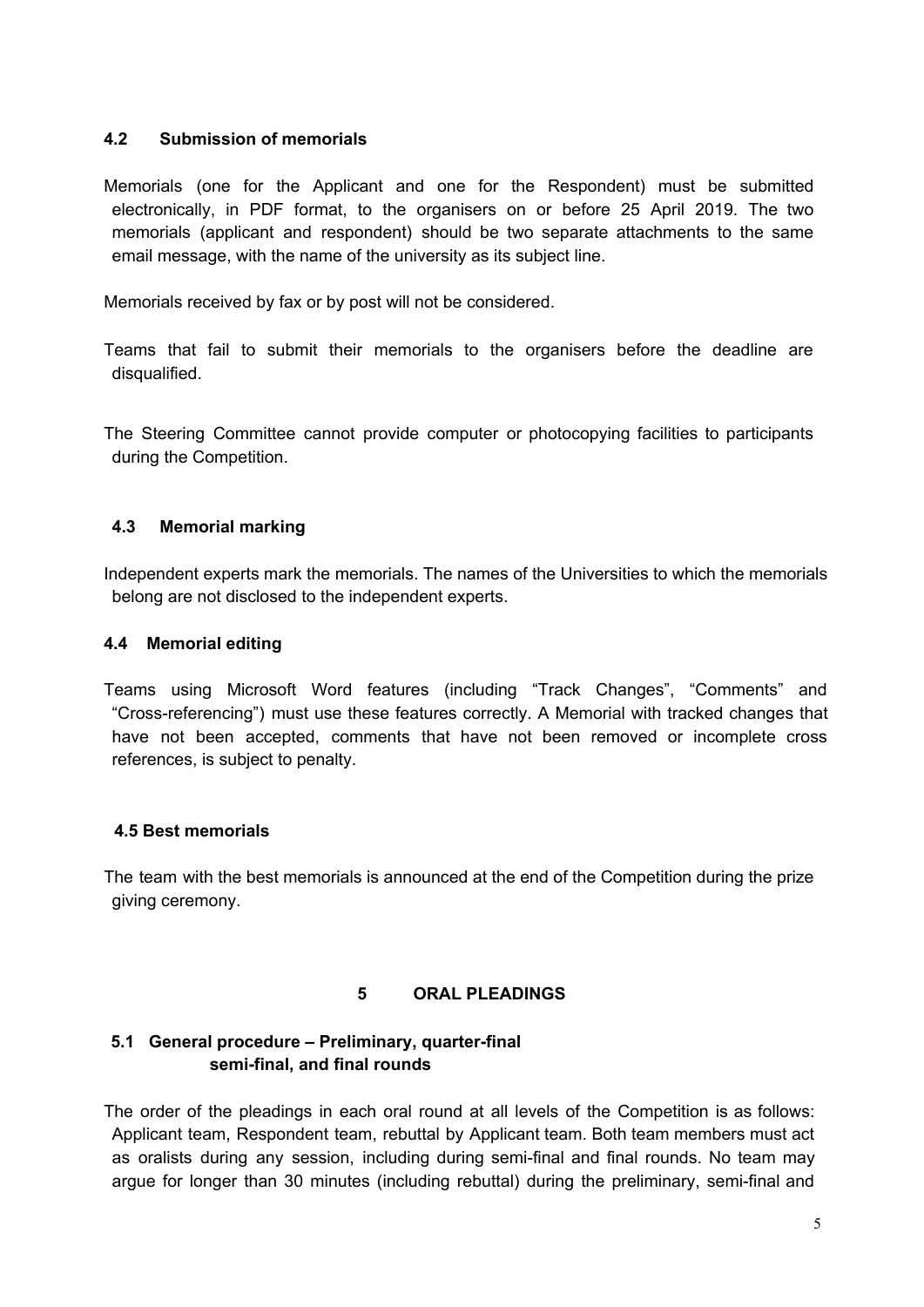final rounds. One oralist may not use more than 20 minutes during the preliminary, semi-final or final rounds.

### **5.2 Rebuttal**

Rebuttal may not exceed 5 minutes. Only the Applicant has the opportunity for rebuttal. As a courtesy to the judges, teams must reserve time for rebuttal at the beginning of their oral argument. Only one oralist may deliver the rebuttal, but participants need not indicate in advance which oralist will do so. Applicant's rebuttal is limited to the scope of the Respondent's oral pleadings.

# **5.3** *Ex parte* **session**

Where a team fails to arrive for a scheduled session, the Steering Committee, after waiting for 10 minutes, may announce a new team against which the other team will argue, or allow the round to proceed *ex parte*. In an *ex parte* proceeding, the attending team presents its oral arguments, and is scored by the judges. In such a case, the team that fails to arrive for the scheduled session forfeits all of the round's points. However, if good cause is shown, the Steering Committee may arrange for an additional round for the absent team later during the Competition, if time and administrative concerns allow. The Steering Committee may also, at its discretion, decide that an *ex parte* session will take place where special circumstances, such as interpretation difficulties, so require.

# **5.4 Scouting**

No member of a team may attend a pre-final round or view the memorials of any other team unless they are themselves competing in that round. Teams violating this rule may be disqualified. All rounds will be open to the public.

No audio-taping or video-taping of oral arguments is permitted except in the final round without the advance permission of the entire panel of judges, the 2 participating teams, organizers and steering committee. In no circumstances are participating teams permitted to view or listen to any video or audio tape until after the completion of the competition in which the taped oral round occurred.

The Steering Committee may record any part of the Competition for promotional and training purposes without compensating the participants. Participants agree to this when entering the Competition.

### **5.5 Oral and written communication**

No oral or written communication may take place between team members and spectators or any other person not involved in the case during a session.

#### **5.6 Absence from the courtroom**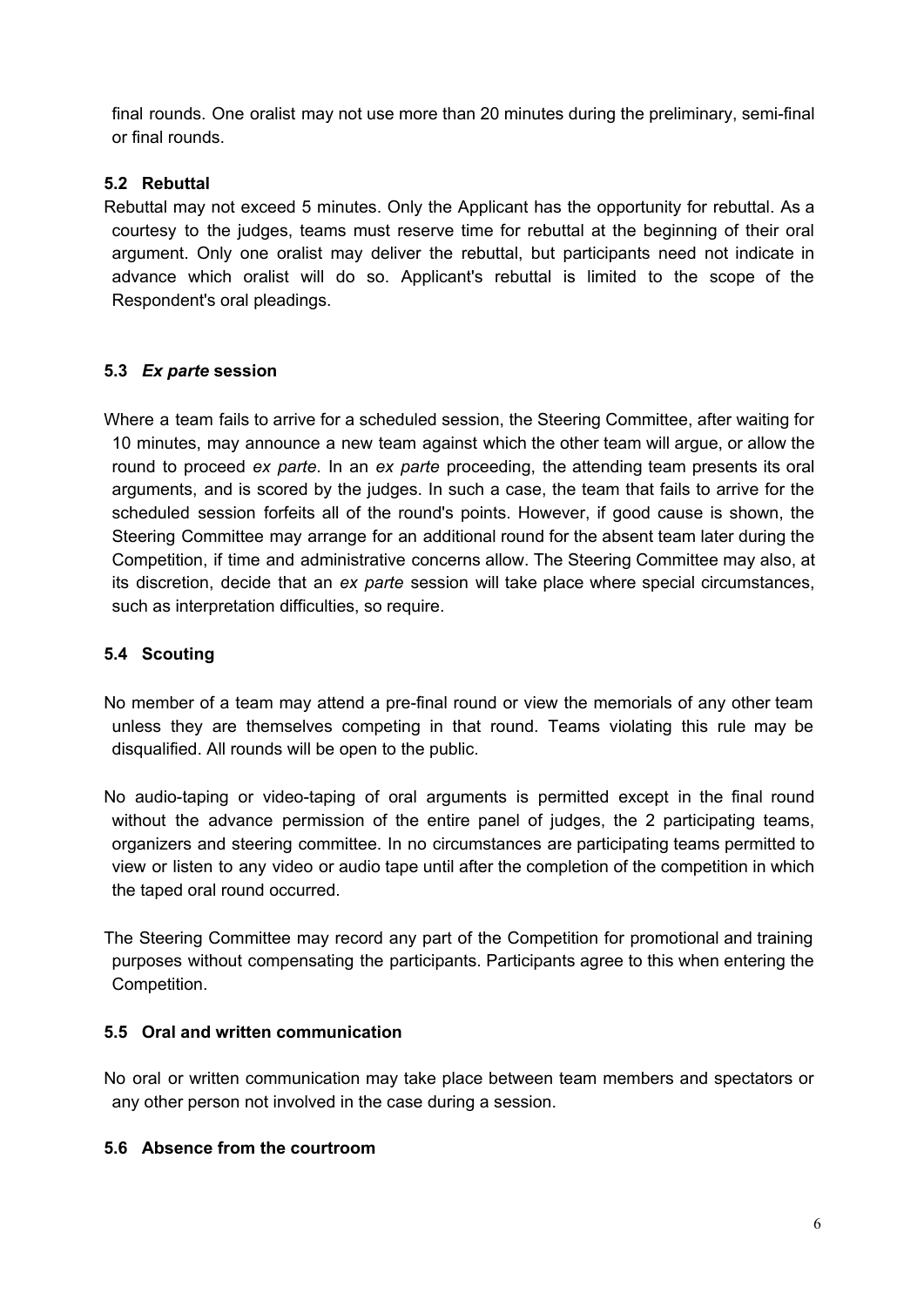Team members may only leave the courtroom during a session in which they are taking part to go to the bathroom or for medical reasons.

## **5.7 Best oralist**

The best oralists in the preliminary rounds, based on the points indicated for oral argument on the score sheets, will be announced at the end of the Competition during the prize-giving ceremony.

### **5.8 Preliminary, quarter-final, semi-final and final rounds**

In the preliminary, quarter-final, semi-final and final rounds teams will be scored exclusively on their oral pleadings.

# **6 CONFIDENTIALITY OF TEAM IDENTITY**

Each team is assigned a number at the start of the Competition and is identified only by that number for the duration of the Competition, to ensure anonymity.

# **7 INTERPRETATION OF RULES**

These Rules are interpreted by the Steering Committee. Any matter not specifically provided for in these Rules falls within the sole discretion of the Steering Committee.

The Steering Committee may - at any stage in the Competition - adopt additional Rules, modifications, or other measures to ensure the orderly conduct of the Competition. These Rules, modifications, or measures must be consistent with the aim and purpose of the Competition.

## **8 CLARIFICATION OF THE PROBLEM**

Participants may submit written requests for clarification of points in the problem that are manifestly unclear and that need to be clarified in order for the participants to develop their arguments.

Requests for clarification must be received by the Steering Committee on or before 12 February 2019 at 23:59hrs South African Standard Time (SAST). Clarifications will be made available to all participants on or before 26 February 2019. The onus is on each team to establish, before the Competition, whether there has been any such clarification or alteration.

#### **9 DISQUALIFICATIONS AND PENALTIES**

#### **9.1 Procedure**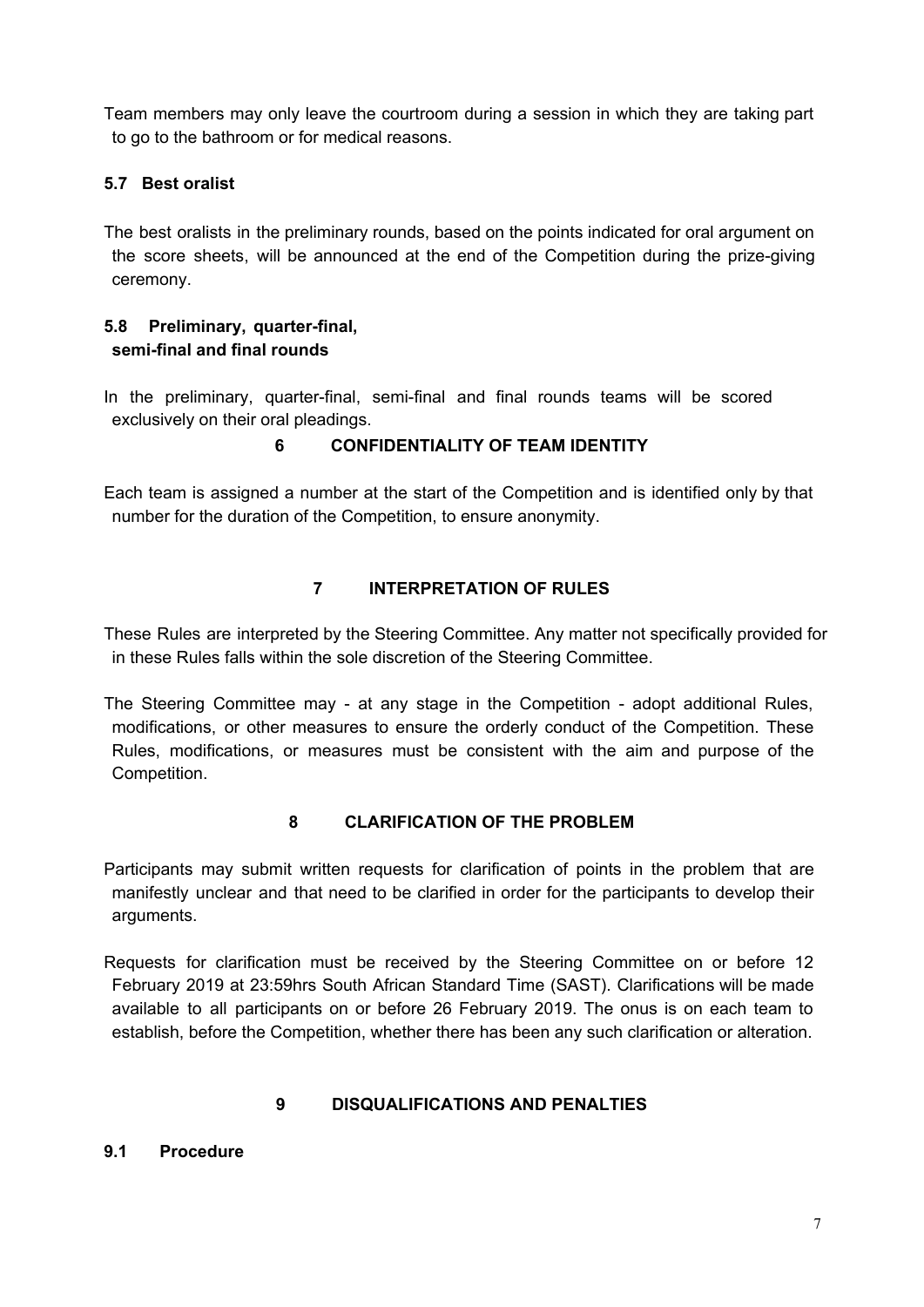- The Steering Committee has the power to disqualify a team on the basis of violations of these Rules or the spirit of the Competition. It also has the power to impose penalties, in the form of subtractions from the marks awarded, not exceeding 20 points for each violation. Judges may propose disqualification or penalties, but these measures will only take effect once they have been endorsed by the Steering Committee.
- When the issue of disqualification or penalties arises, the Steering Committee, on its own motion or as a result of a team complaint, must ascertain the facts of the situation in order to determine whether a violation of the Rules has occurred. A team initiating a complaint must give notice immediately after the occurrence of the perceived violation and or infraction to the Steering Committee and the team against whom the complaint is brought. If, on its own motion, the Steering Committee investigates a possible violation, it must give timely notice to the team concerned. The concerned team will be allowed to reply to the complaints made. Where judges intend proposing disqualification or the imposition of penalties, they must inform the teams accordingly and give them time to respond at the end of a particular round.

Complaints pertaining specifically to oral pleadings must be submitted to the Steering Committee within one hour of the completion of the round in which the alleged violation occurred. Memorial and oral pleading penalty points will be assessed against the total score awarded by the judges to the team concerned in the particular round.

# **9.2 Grounds**

The Steering Committee may disqualify a team or impose a penalty against a team for behaviour that substantially prejudices the Competition, including, but not limited to the following:

- (a) scouting;
- (b) late submission of memorials to the Steering Committee;
- (c) failure to comply with memorial length and form requirements;
- (d) communication between counsel table and any person (other than judges) during the oral pleadings;
- (e) engaging in poor sportsmanship;
- (f) submitting petty, frivolous and verbose complaints;
- (g) submitting substantially ill-conceived requests for clarification of the problem;
- (h) revealing the identity of a team to the judges of a session before that session has taken place; and
- (i) dishonesty or other serious breaches of the spirit of the Competition.

### **10 SCORING**

Scoring is done in accordance with the following documents:

- (a) Memorial standard cover page;
- (b) Memorials scoring sheet;
- (c) Instructions to Judges; and
- (d) Oral pleadings scoring sheet.